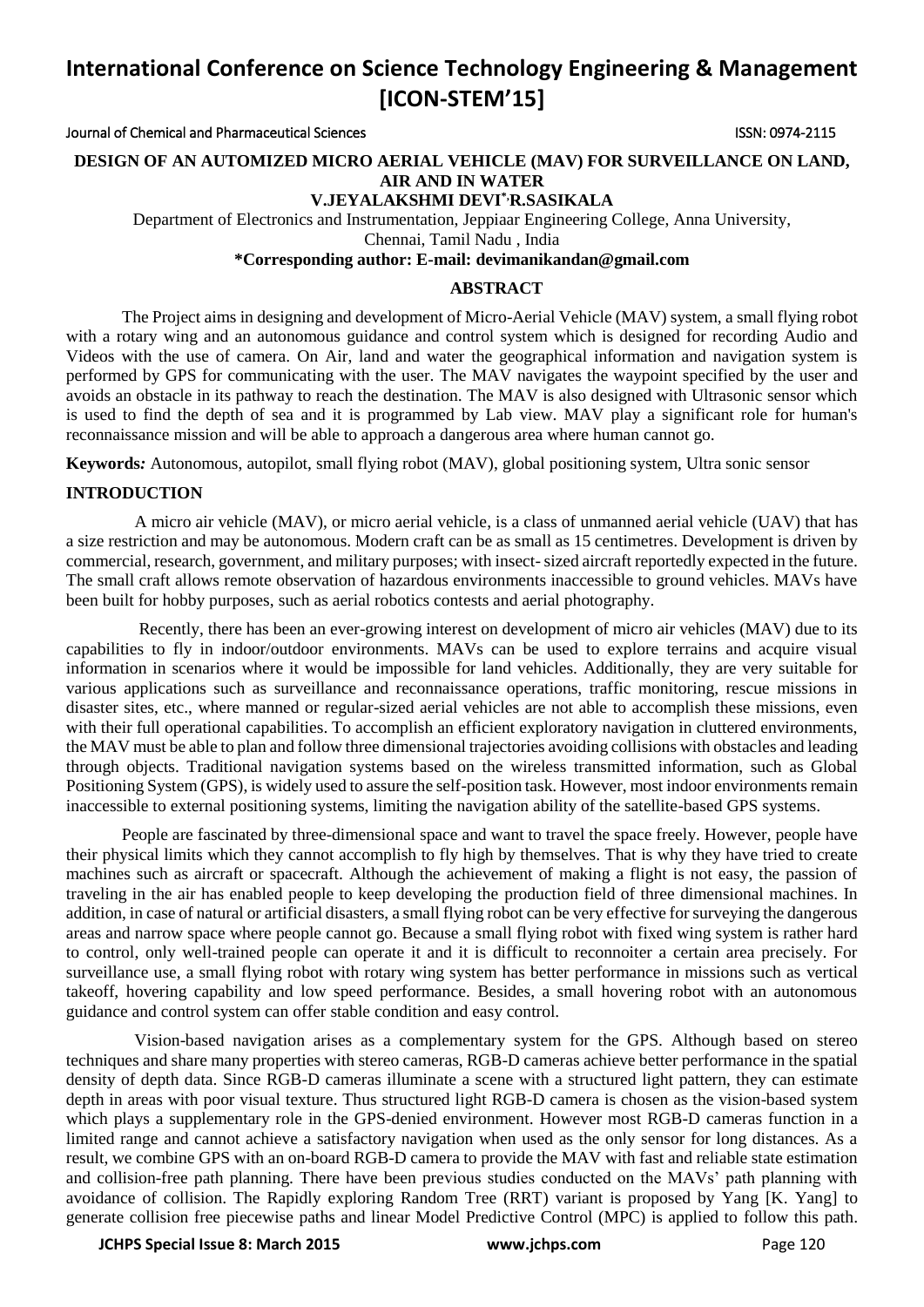### Journal of Chemical and Pharmaceutical Sciences ISSN: 0974-2115

Yang has evaluated the robustness of the system by flying over, flying beneath or flying through obstacles -using doors and windows of a building. Rasche and Stern applied the approach based on artificial potential fields and a gradient method to calculate paths, which ensures the multiple UAVs complete a fast exploration of unknown, partially or completely known environments consisting of complex objects. In terms of on-board vision system for determining obstacles and objects, Huang developed a system for visual odometry and mapping applying an RGBD camera which enables an autonomous flight in cluttered environments using only onboard sensor data. Similarly, Henry presented a RGB-D Mapping system that utilizes a novel joint optimization algorithm to generate dense 3D maps of indoor environment.

 In this paper, we require that the MAV accomplishes the task of identifying a window and fly through it, in order to access into a building. The fulfillment of this objective will be quite significant for various military and civil missions of MAVs. In this work, we present a solution to the real-time optimal trajectory generation of a MAV by integrating MPC and vision-based window estimation. Power, size, and time constraints can be met by decreasing the complexity of a SONAR system. Single, separated transducers can be utilized instead of arrays of transducers. This will significantly decrease the amount of data that can be gathered around the environment.

### **PROPOSED SYSTEM**

**System Design:** There are two kinds of small flying robot with rotary wing system. One is a flying robot with coaxial rotor system. The other is a flying robot with a single rotor system and guide vane set. The robot with co-axial two rotor systems has an advantage of reducing rotor dimension. But on account of a difficulty of flying direction control and increment of weight by using two power motor systems, we chose a flying robot with single rotor and guide vane. The robot with co-axial two rotor systems has an advantage of reducing rotor dimension. But on account of a difficulty of flying direction control and increment of weight by using two power motor systems, we chose a flying robot with single rotor and guide vane having anti torque and direction control functions.

We adapted one rotor blade set and 2 control surface linked with a servomotor to provide directional control and effective anti-torque function, which is more stable than the previous model. It consists of a rotor blade set, electronic speed controller, electronic motorand lithium polymer battery, etc.Small flying robot with rotary wing about 550 mm diameter has outer impact protection frame composed of flexible carbon/epoxy rods. The total weight of the designed flying robot was estimated about 1200g. And expected flying duration time was about 10 minutes. A stabilizer was installed to increase the hovering stability by reducing structural vibration. Moreover, flight control box for autopilot system was mounted on top center of the carbon/epoxy frame

 One of the most important sub-systems of our flying robot is the auto-pilot system for autonomous guidance and control. The flight control system (FCS) made of GPS sensor, and IR sensor for altitude control. Our goal of the flight control system was to make it possible to carry out autonomous hovering and way points flying. The estimated weight of the designed FCS is about 2400g

**MAV on land and air:** LabVIEW coding is loaded into the Arduino board, and from the ground station, instruction to the MAV is send (destination point) via zigbee communication and after getting the instruction, with the use of GPS it will track its path of the destination and reaches it. In its way if its find any obstacles during its flight it will overcome it with the use of IR sensor.



**Figure.1.Block Diagram**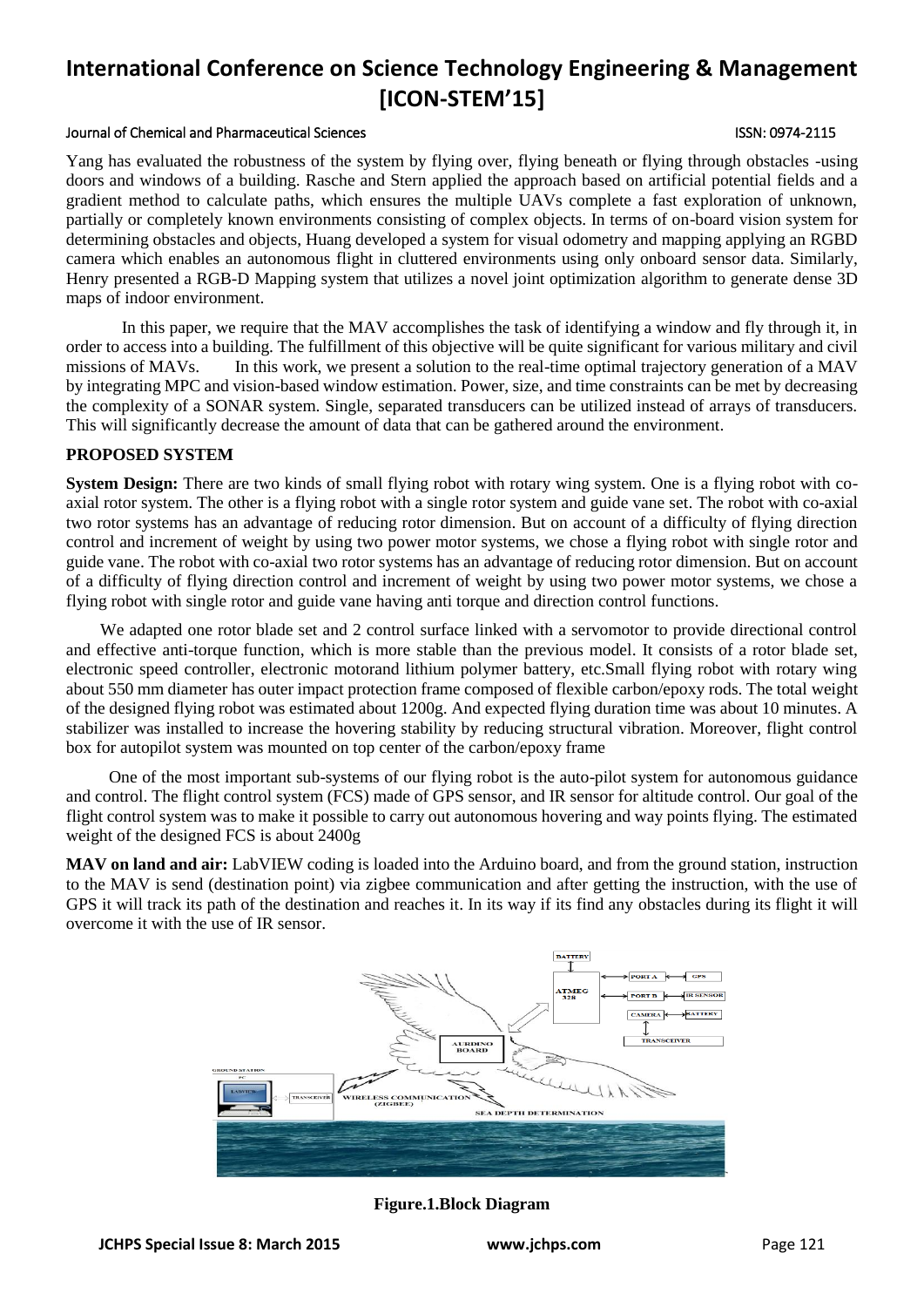### Journal of Chemical and Pharmaceutical Sciences ISSN: 0974-2115

**MAV on sea:** The MAV floats like a boat on the surface of the sea in the place where depth has to be determined. The MAV is designed with an ultrasonic sensor. Using this ultrasonic sensor, the MAV sends the signal to the bottom of the sea,once the signal reaches the bottom surface it starts reflecting the signal send by the sensor.By this the depth of the sea can be determined. The determined depth will be in centimeters. This is the hardware working of MAV.Using LabVIEW the program is developed for determining the depth and arduino program is also coded.this program is loaded in to the arduino board and thus it determines the depth.



**Figure.2.MAV on sea**

### **Basic principle of sensors:**

**Ultrasonic sensor:** Ultrasonic sensor transmit the ultrasonic waves from its senors head and receives the ultrasonic waves reflected by an object.By measuring the length of time from the transmission to reception of the sonic wave,it detect the position of the object.



**Figure.3.Basic working of ultrasonic sensor**

The sensor has a transmitter and the receiver in it for sending and receiving the ultrasonic waves.And it has a 4 pins in it.The 4 pins are VCC,Echo,Trigger and the ground.The supply and the ground pin are connected to the arduino board to which power is given.Echo is to send the ultrasonic waves and Trigger is to see the output i.e depth of the sea is determined



**Figure.4.Ultrasonic sensor Figure.5.Working of the Ultasonic sensor**

**IR sensor:** An infrared sensor is an electronic instrument which is used to sense certain characteristics of its surroundings by either emitting and/or detectinginfrared radiation. Infrared sensors are also capable of measuring the heat being emitted by an object and detecting motion.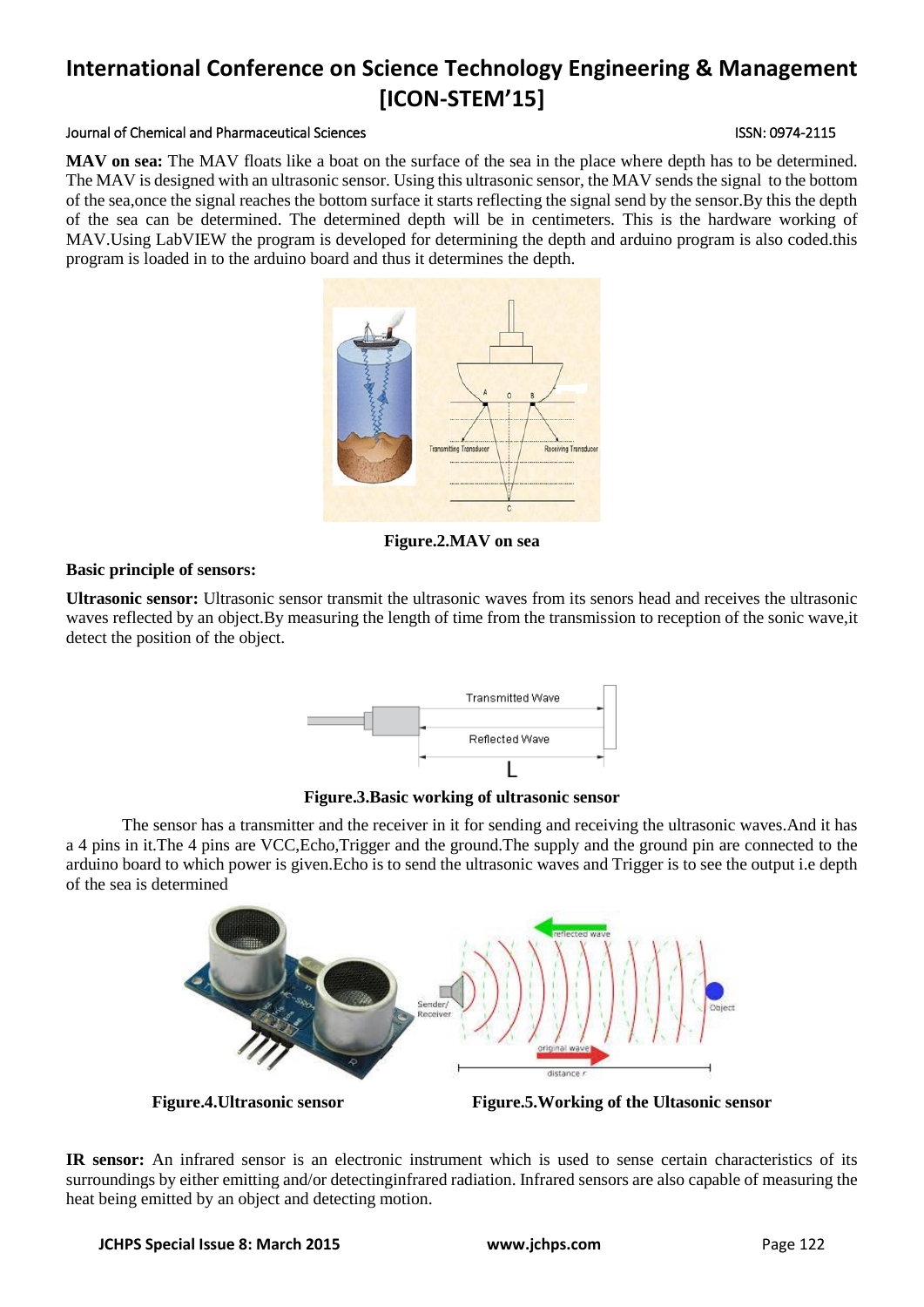Journal of Chemical and Pharmaceutical Sciences ISSN: 0974-2115



**Figure.6.Working of IR sensor**

### **Features of Arduino:**



### **Figure.7.Arduino atmegaa 328**

The Arduino Uno is a microcontroller board based on the ATmega328 [\(datasheet\)](http://www.atmel.com/dyn/resources/prod_documents/doc8161.pdf). It has 14 digital input/output pins (of which 6 can be used as PWM outputs), 6 analog input16 MHz ceramic resonator, a USB connection, a power jack, an ICSP header, and a reset button. It contains everything [needed](http://www.arduino.cc/en/Main/arduinoBoardUno) to [support](http://www.arduino.cc/en/Main/arduinoBoardUno) the microcontroller; simply connect it to [acomputer](http://www.arduino.cc/en/Main/arduinoBoardUno) with a USB cable or power it with a AC-to-DC adapter or battery to get started. The Uno differs from all preceding boards in that it does not use the FTDI USB-to-serial driver chip. Instead, it features the Atmega16U2 (Atmega8U2 up to version R2) programmed as a USB-to-serial converter.

**i) Memory:** The ATmega328 has 32 KB (with 0.5 KB used for the bootloader). It also has 2 KB of SRAM and 1 KB of EEPROM (which can be read and written with the [EEPROM library\)](http://www.arduino.cc/en/Reference/EEPROM)

**ii) Input and Output:** Each of the 14 digital pins on the Uno can be used as an input or output, using pin [Mode\(\),](http://arduino.cc/en/Reference/PinMode) [digital Write\(\),](http://arduino.cc/en/Reference/DigitalWrite) and [digitalRead\(\)](http://arduino.cc/en/Reference/DigitalRead) functions. They operate at 5 volts. Each pin can provide or receive a maximum of 40 mA and has an internal pull-up resistor (disconnected by default) of 20-50 kOhms.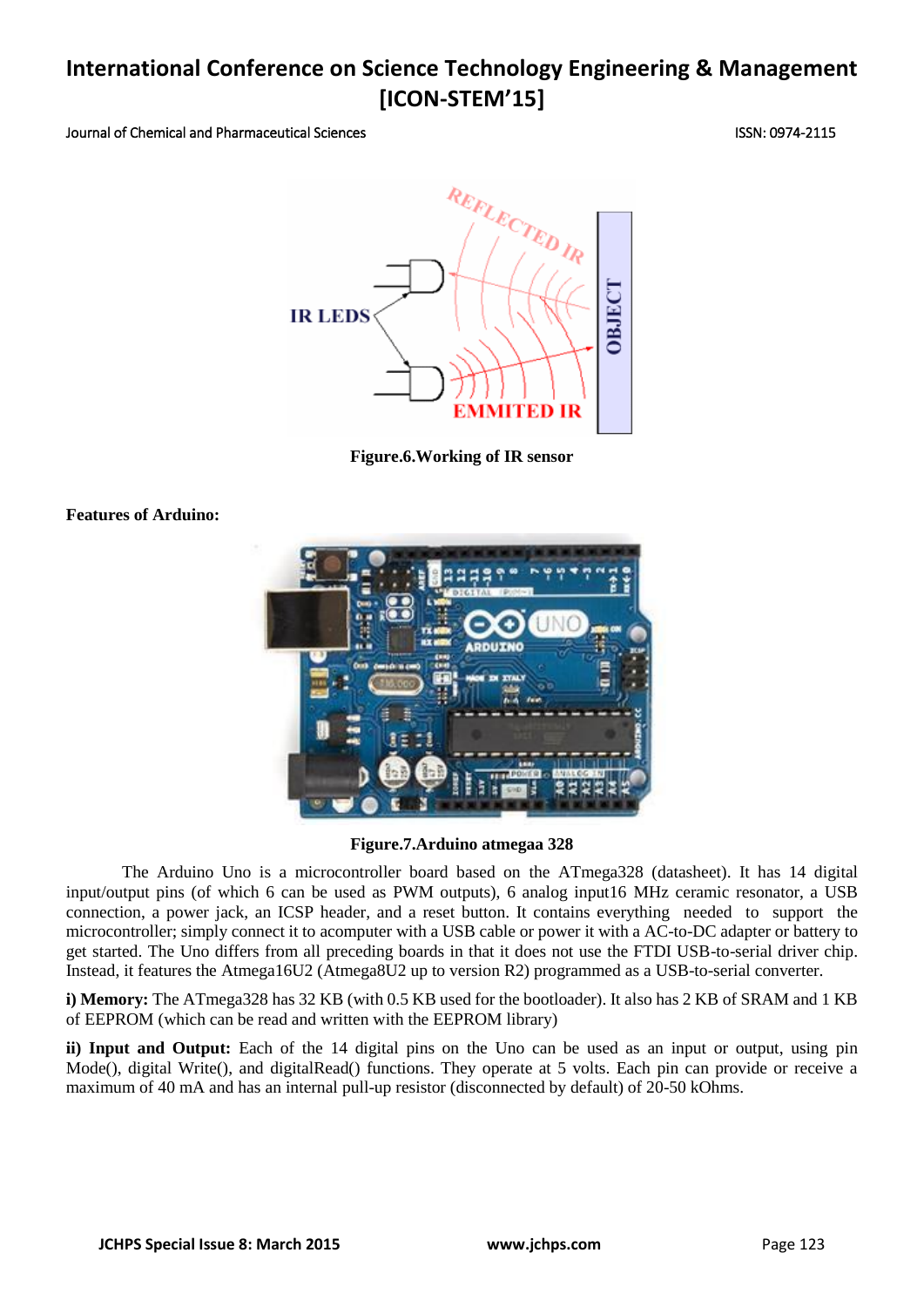Journal of Chemical and Pharmaceutical Sciences ISSN: 0974-2115



### **Figure.8.Pin diagram**

**Arduino interface with labview:** NI LabVIEW is a graphical programming environment used by millions of engineers and scientists to develop sophisticated measurement, test, and control systems using intuitive graphical icons and wires that resemble a flowchart. Through the NI LabVIEW Interface for Arduino Toolkit, you can now leverage all of the benefits of NI LabVIEW graphical programming for your Arduino projects. The LIFA (LabVIEW Interface for Arduino) toolkit is a free download which allows a LabVIEW developer to easily get data to and from the ever-popular Arduino microcontroller. The basic architecture behind it is that there is an I/O engine programmed to the Arduino which waits for serial commands from LabVIEW and responds with the requested data or action. This kit includes an Arduino Uno R3 and the LabVIEW Student Edition DVD for Windows and MacOS. Simply load the open-source firmware to the included Arduino Uno, connect it to your computer and install the LabVIEW software.

### **Wiring diagram:**



**Figure.9.Wiring diagram of Ultrasonic sensor Figure 10 Wiring diagram of IR Sensor**



### **RESULT**

|   |                                       |                                                       | <b>EMANT300 MaxSonar Ultrasonic sensor</b> $\Box$ $\Box$ $\times$ |                       |                         |  |
|---|---------------------------------------|-------------------------------------------------------|-------------------------------------------------------------------|-----------------------|-------------------------|--|
|   | COM13                                 | ×.<br>٠<br>File Edit Operate Tools Browse Window Help |                                                                   |                       | F                       |  |
| ൈ |                                       | Saak.                                                 | $\rightarrow$ $\circledcirc$                                      | 13pt Application Font | $\sqrt{\frac{1}{2}}$    |  |
|   | 178.18es                              |                                                       |                                                                   |                       | $\blacktriangle$        |  |
|   | 178 Rive                              |                                                       | stop                                                              |                       |                         |  |
|   | 179.24m<br>179 25cm                   |                                                       | STOP                                                              |                       |                         |  |
|   | 179.24m                               |                                                       |                                                                   |                       |                         |  |
|   | 3:79 20am<br>176.75cm                 |                                                       | Voltage                                                           | HW Id                 |                         |  |
|   | 138 79m                               |                                                       | 0.0000                                                            |                       |                         |  |
|   | \$1.96cm                              |                                                       | distance (in)                                                     | Com Port              |                         |  |
|   | 40.32se<br>40.31 cm                   |                                                       | 0.000                                                             |                       |                         |  |
|   | U. 32m                                |                                                       |                                                                   |                       |                         |  |
|   | 40.25 pm                              |                                                       | Enable Sensor                                                     |                       |                         |  |
|   | 51.37m<br>M. 51-re                    |                                                       |                                                                   |                       |                         |  |
|   |                                       |                                                       |                                                                   |                       |                         |  |
|   | Photomoli Brizan sading = 9000 hand = |                                                       |                                                                   |                       | $\checkmark$            |  |
|   |                                       |                                                       |                                                                   | ШL                    | $\blacktriangleright$ : |  |

**JCHPS Special Issue 8: March 2015 [www.jchps.com](http://www.jchps.com/)** Page 124

**Figure.11.Arduino output of Ultrasonic Sensor Figure.12.Front panel output of Ultrasonic sensor**